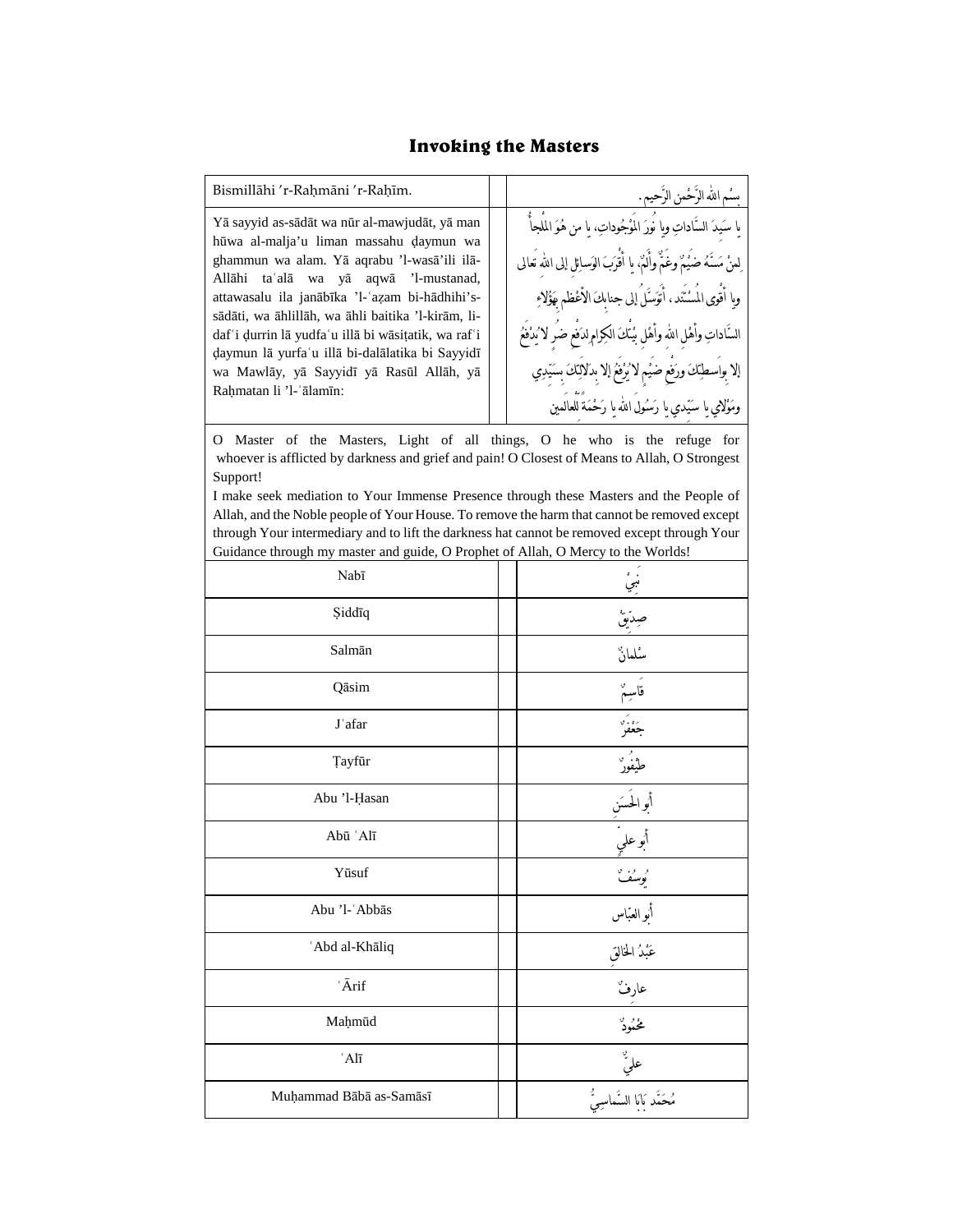| Sayyid Amīr Kulālī                       | سیّد أمیرکلالي                                                                                                   |
|------------------------------------------|------------------------------------------------------------------------------------------------------------------|
| Khwājā Bahā'uddīn Naqshband              |                                                                                                                  |
| 'Alā'uddīn                               | عَلاءُ الدّين                                                                                                    |
| Ya`qūb                                   | ره.<br>ن <b>عقو</b> ب                                                                                            |
| 'Ubayd Allāh                             | عُبْدُ الله                                                                                                      |
| Muhammad Zāhid                           | مُحَمَّد زاهد                                                                                                    |
| Darwish Muhammad                         | دَرْوِيشْ مُحَمَّدٌ                                                                                              |
| Khwājā al-Amkanākī                       | خَواجَه الامْكَتَاكي                                                                                             |
| Muḥammad al-Bāqī                         | مُحَمَّدُ الباقي                                                                                                 |
| Ahmad al-Fārūqī                          | أحْمَدُ الفارُوقي                                                                                                |
| Muḥammad Maʿşūm                          | مُحَمَّدُ معْصومُ                                                                                                |
| Sayfuddīn                                | سيُفُ الدَّبن                                                                                                    |
| Nūr Muhammad                             | . <i>، و ب</i> َ<br>نور مُحَمَّد                                                                                 |
| Habībullāh                               | حَبيبُ الله                                                                                                      |
| 'Abd Allāh                               | عُنْدُ الله                                                                                                      |
| Shaykh Khālid                            | الشَّيْخ خاِلدُ                                                                                                  |
| Shaykh Ismā'īl                           | الشَّيْخ إسماعيلُ                                                                                                |
| Khāṣ Muḥammad                            | خَاصْ مُحَمَّد                                                                                                   |
| Shaykh Muḥammad Effendi al-Yarāghī       | الشّيخ مُحَمَّدْ أَفْندي البراغي                                                                                 |
| Sayyid Jamāluddīn al-Ghumūqī al-Ḥusaynī  |                                                                                                                  |
| Abū Āḥmad aṣ-Şughūrī                     | سيّد جَمالُ الدّينِ الغَموقيِ الحُس <u>َنْيِيِّ</u><br>أَبو أَحْمَد الصَّغُوري<br>أَبو مُحَمَّد المَد <i>ّني</i> |
| Abū Muḥammad al-Madanī                   |                                                                                                                  |
| Shaykh Sharafuddīn ad-Dāghestānī         | الشّيخ شَرَفُ الدّين الدّاغِستاني                                                                                |
| Shaykh 'Abd Allāh al-Fā'iz ad-Dāghestānī | الشَّيْخ عَبْدُ اللهِ الفائِز الدّاغستاني                                                                        |
| Shaykh Muhammad Nāzim 'Adil al-Ḥaqqānī   |                                                                                                                  |
| Shahāmatu 'l-Fardānī                     |                                                                                                                  |
| Yūsuf aș-Şiddīq                          | شَهَامَةَ الفُرداني<br>مُصِيف الصِدّيق                                                                           |